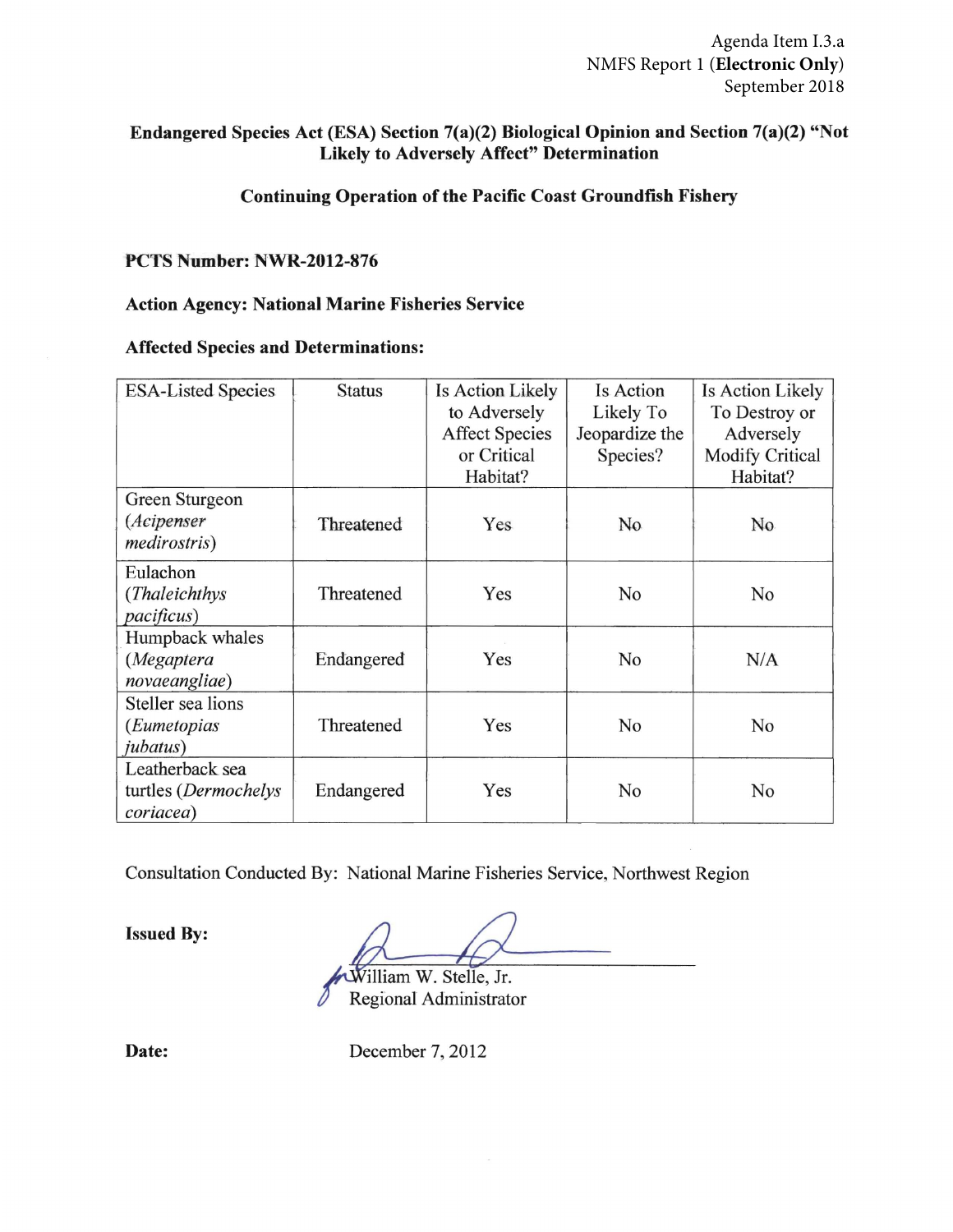### 2.8. Incidental Take Statement

Section 9 of the ESA and Federal regulation pursuant to section 4(d) of the ESA prohibit the take of endangered and threatened species, respectively, without a special exemption. Take is defined as to harass, harm, pursue, hunt, shoot, wound, kill, trap, capture, or collect, or to attempt to engage in any such conduct. Harm is further defined by regulation to include significant habitat modification or degradation that results in death or injury to listed species by significantly impairing essential behavioral patterns, including breeding, feeding, or sheltering. Incidental take is defined as take that is incidental to, and not the purpose of, the carrying out of an otherwise lawful activity. For this consultation, we interpret "harass" to mean an intentional or negligent action that has the potential to injure an animal or disrupt its normal behaviors to a point where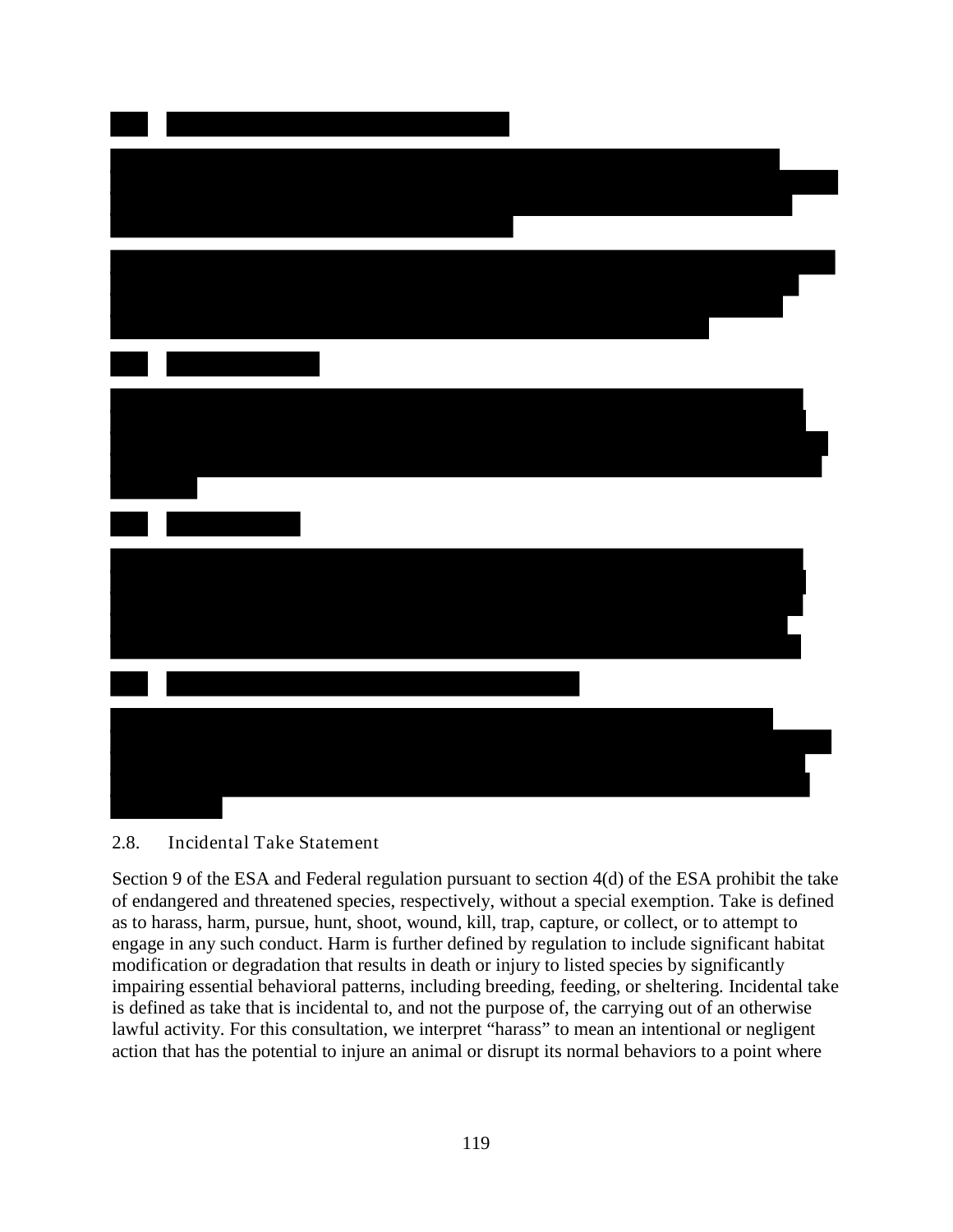such behaviors are abandoned or significantly altered<sup>[7](#page-2-0)</sup>. Section 7(b)(4) and section 7(o)(2) provide that taking that is incidental to an otherwise lawful agency action is not considered to be prohibited taking under the ESA, if that action is performed in compliance with the terms and conditions of this incidental take statement.

We issue a provisional take statement for humpback whales. This take statement will go into effect when the provisions of MMPA 101(a)(5) have been met, as described below. For Steller sea lions, the provisions of MMPA 101(a)(5) have been met, and therefore, the take statement for Steller sea lions is valid.

A marine mammal species or population stock that is listed as threatened or endangered under the ESA is, by definition, also considered depleted under the MMPA. The ESA allows taking of threatened and endangered marine mammals only if authorized by section 101(a)(5) of the MMPA. Before incidental take of listed marine mammals may be exempted from the taking prohibition of ESA section 9(a), incidental taking must be authorized under section  $101(a)(5)(E)$ of the MMPA. The decision of whether incidental taking is authorized under section  $101(a)(5)(E)$  of the MMPA is based on the negligible impact determination (NID) and publication in the Federal Register of a list of those fisheries for which such a determination was made. If the fishery is identified as Category I or II per the provisions of section 118, issuance of an MMPA permit is also required. Consistent with the provisions of section  $101(a)(5)(E)(ii)$ , issuance of an MMPA permit is not required for Category III fisheries. Per the first tier of fishery classification criteria under section  $118^8$  $118^8$  $118^8$ , all U.S. fisheries are Category III with respect to eastern stock Steller sea lions, because the total annual mortality and serious injury of eastern stock Steller sea lions, across all fisheries, is less than or equal to 10 percent of the PBR level of the stock (as summarized in Section 2.4, Effects of the Action on Species and Designated Critical Habitat). Therefore, for the purposes of issuing an incidental take statement for eastern Steller sea lions, a permit is not required; however, an NID and a publication in the Federal Register identifying that the determination applies to the PCGF fishery is required.

NMFS recently made an NID finding for eastern stock Steller sea lions, and concluded that the minimum estimated serious injury and mortality rate for the stock because of all commercial fisheries, combined with total human-related mortality, is less than 10 percent of the stock's PBR and will therefore have a negligible impact on the stock (NMFS 2010c). This NID finding is also applicable to the PCGF, and NMFS published a list of authorized fisheries in the Federal Register (77 Fed. Reg. 11493, February 27, 2012).

<span id="page-2-0"></span> $<sup>7</sup>$  NMFS has not adopted a regulatory definition of harassment under the ESA. The World English Dictionary</sup> defines harass as "to trouble, torment, or confuse by continual persistent attacks, questions, etc." The U.S. Fish and Wildlife Service defines "harass" in its regulations as "an intentional or negligent act or omission which creates the likelihood of injury to wildlife by annoying it to such an extent as to significantly disrupt normal behavioral patterns which include, but are not limited to, breeding, feeding, or sheltering (50 CFR 17.3). The interpretation we adopt in this consultation is consistent with our understanding of the dictionary definition of harass and is consistent with the Service's interpretation of the term.

<span id="page-2-1"></span><sup>&</sup>lt;sup>8</sup> The fishery classification criteria is a two-tiered stock-specific approach that first addresses the total impact of all fisheries on each marine mammal stock, and then addresses the impact of individual fisheries on each stock. Per the first tier, if the total annual mortality and serious injury of a marine mammal stock, across all fisheries, is less than or equal to 10 percent of the PBR level of the stock, all fisheries interacting with the stock would be placed in Category III, at least as related to that particular marine mammal stock. If this tier is not met, fisheries are subject to the next tier to determine classification.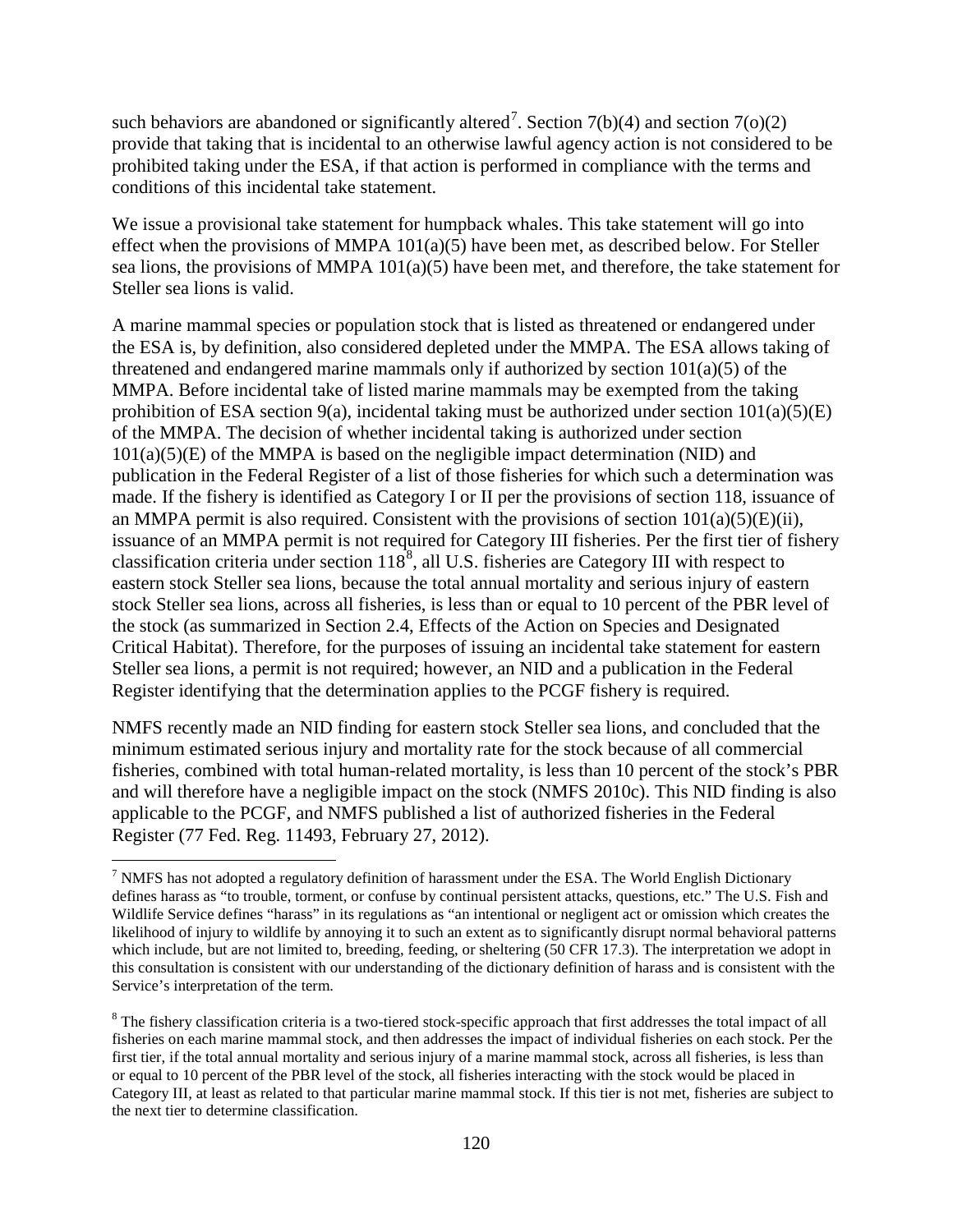Per the second tier of fishery classification criteria under section  $118^9$  $118^9$ , the WA/OR/CA sablefish pot fishery is Category II with respect to the CA/OR/WA stock of humpback whales, because the total annual mortality and serious injury of this stock, across all fisheries, is more than 10 percent of the PBR level of the stock (and therefore does not qualify for Category III) and annual mortality and serious injury of the stock in this specific fishery—WA/OR/CA sablefish pot—is less than 50 percent of the PBR level of the stock. Therefore, for the purposes of issuing an incidental take statement for humpback whales, a permit is required in addition to an NID and a publication in the Federal Register identifying that the determination applies to this specific fishery. After which time, the below incidental take statement for humpback whales will be valid.

NMFS' draft NID finding for CA/OR/WA humpback whales concluded that the minimum estimated serious injury and mortality rate for the stock because of all commercial fisheries, combined with total human-related mortality, would not cause more than a 10 percent delay in time to recovery and will therefore have a negligible impact on the stock (NMFS in review). This draft NID finding is applicable for all West Coast fisheries, including the PCGF, and following issuance, NMFS will publish a list of authorized fisheries in the Federal Register including those of the WCGF. NMFS has not yet promulgated an ESA section 4(d) rule prohibiting take of threatened eulachon. The Court of Appeals for the Ninth Circuit recently ruled that the ESA requires an incidental take statement even when take is not prohibited (Center for Biological Diversity, et al. v. Salazar, et al., 2012 WL 3570667 (9th Cir. 2012)). We have therefore included an incidental take statement for eulachon. In the event we subsequently adopt a rule prohibiting take of eulachon, the elements of this ITS that relate to eulachon would take effect on the effective date of that rule.

# **2.8.1 Amount or Extent of Take**

## **2.8.1.1 Eulachon**

We anticipate that the take of threatened southern DPS eulachon will occur as a result of the proposed continued operation of the PCGF. Incidental take of southern DPS eulachon occurs as a result of bycatch and handling in the fisheries, or mortalities resulting from encounter with fishing gear, as a consequence of fishing activity. Take of eulachon in the proposed action is expected to not exceed 1,004 fish per year. This take is expected to occur in the LE groundfish bottom trawl and at-sea hake fisheries.

## **2.8.1.2 Green Sturgeon**

We anticipate that the take of threatened Southern DPS green sturgeon will occur as a result of the continued operation of the Pacific Coast groundfish fishery. Incidental take of Southern DPS green sturgeon is expected to occur as a result of incidental capture and handling in the fishery,

<span id="page-3-0"></span><sup>&</sup>lt;sup>9</sup> Tier 2, Category I: Annual mortality and serious injury of a stock in a given fishery is greater than or equal to 50 percent of the PBR level (i.e., frequent incidental mortality and serious injuries of marine mammals).

Tier 2, Category II: Annual mortality and serious injury of a stock in a given fishery is greater than 1 percent and less than 50 percent of the PBR level (i.e., occasional incidental mortality and serious injuries of marine mammals). Tier 2, Category III: Annual mortality and serious injury of a stock in a given fishery is less than or equal to 1 percent of the PBR level (i.e., a remote likelihood or no known incidental mortality and serious injuries of marine mammals).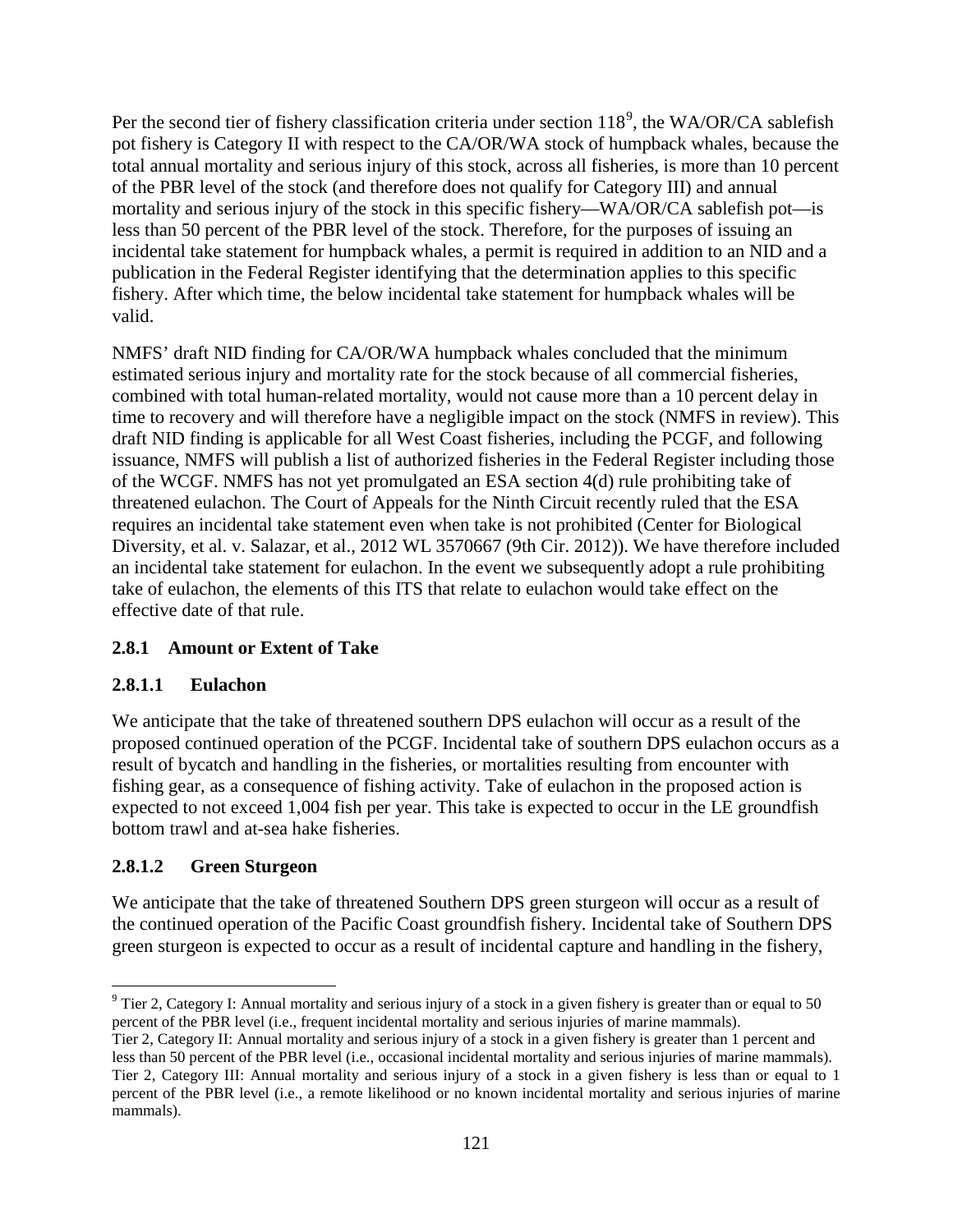mortalities resulting from encounter with fishing gear and/or removal of captured fish from the water, and handling by the NMFS observer program. We expect incidental take of both adult and subadult Southern DPS green sturgeon. Under the proposed action, incidental take of Southern DPS green sturgeon because of bycatch and handling in the fishery is not expected to exceed 28 fish per year; however, we recognize the potential for incidental take of greater numbers of Southern DPS green sturgeon in some years. Therefore, this take statement allows for incidental take of up to 86 Southern DPS green sturgeon per year in no more than 2 years within a period of 9 consecutive years. Lethal take of Southern DPS green sturgeon because of bycatch and handling in the fishery is not expected to exceed 2 fish per year. However, recognizing the potential for lethal take of greater numbers of Southern DPS green sturgeon in some years, this take statement allows for lethal take of up to 7 Southern DPS green sturgeon per year in no more than 2 years within a period of 9 consecutive years. Lethal takes are expected to be immediate mortalities or delayed mortalities after release of the fish back into the water.

Under the proposed action, incidental take of Southern DPS green sturgeon by the NMFS Observer Program when observing and handling fish encountered in the fishery is not to exceed 375 Southern DPS green sturgeon per year. We do not expect handling of fish by the observer programs to result in lethal take of Southern DPS green sturgeon. Although green sturgeon handled by the observers may be dead when observed or may die after being released, we attribute the cause of death to the effects of bycatch and handling in the fishery rather than to handling by the observers.

## **2.8.1.3 Humpback Whales**

We anticipate that take of humpback whales will occur as a result of the proposed continued operation of the PCGF. Incidental take of humpback whales occurs as a result of entanglement with fishing gear, as a consequence of fishing activity. This take is expected to occur in the sablefish pot/trap fishery. In the effects section, we estimated an average of 1 humpback whale per year entangled by proposed fishing, with a maximum of 3 humpback whales entangled in a single year. Therefore, the incidental take limit for humpback whales is a 5-year average of 1 humpback whale injury or mortality per year, and up to 3 humpback whale injuries or mortalities in any single year. Available data on takes will be reviewed periodically by a Pacific Coast Groundfish and Endangered Species Workgroup as described under Reasonable and Prudent Measures and Terms and Conditions below. In addition to these take limits, we will evaluate total human-caused serious injury and mortality of humpback whales annually, and if PBR is exceeded, we will determine whether the MMPA  $101(a)(5)(E)$  permit and humpback whale ITS are still valid. Consistent with the analysis in this biological opinion, a portion of unidentified whale and gear entanglements would be counted against these take limits and for this PBR evaluation in addition to known humpback whale entanglements in gear of the proposed fishery (pro-rating criteria and methods described in Section 2.3.3 or as adjusted by the Workgroup). Data used to pro-rate unidentified whale and gear entanglements will be updated each year. These criteria and methods are conservative in light of uncertainty about proposed fishery impacts on humpback whales, because of the opportunistic nature of entanglement observation and reporting, potential for unobserved injury or mortality because of entanglements, and difficulty identifying entangled whales to species and entangling gear to specific fisheries.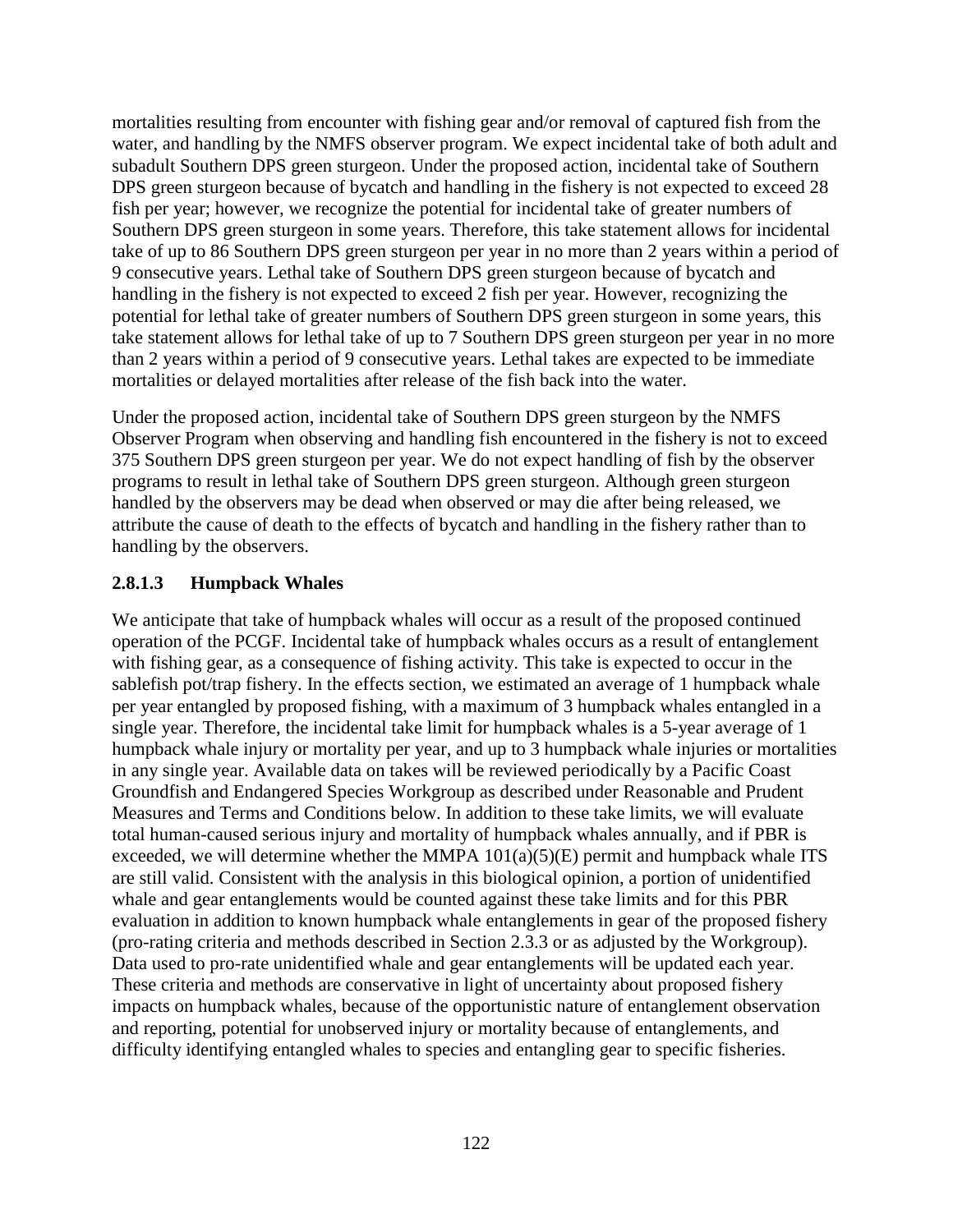## **2.8.1.4 Steller Sea Lions**

We anticipate that the take of Steller sea lions will occur as a result of the proposed continued operation of the PCGF. Incidental take of Steller sea lions occurs as a result of entanglement with fishing gear as a consequence of fishing activity. This take is expected to occur in LE trawl and at-sea hake fisheries. In the effects section, we estimated an average of 14 Steller sea lions per year bycaught in proposed fishing, with a maximum of 45 Steller sea lions bycaught in a single year. Therefore, the incidental take limit for Steller sea lions is a 5-year average of 14 Steller sea lion injuries or mortalities per year, and up to 45 Steller sea lion injuries or mortalities in a single year. In addition to these take limits, we will evaluate total human-caused serious injury and mortality of Steller sea lions annually, and if PBR is exceeded, we will determine whether the MMPA  $101(a)(5)(E)$  permit and Steller sea lion ITS are still valid.

# **2.8.1.5 Leatherback Sea Turtles**

We anticipate that the take of leatherback sea turtles will occur as a result of the proposed continued operation of the PCGF. Incidental take of leatherback sea turtles occurs as a result of entanglement with fishing gear as a consequence of fishing activity. This take is expected to occur in the sablefish pot/trap fishery. In the effects section, we estimated an average of 0.38 leatherback sea turtles per year entangled by proposed fishing, with a maximum of 1 leatherback sea turtle entangled in a single year. Therefore, the incidental take limit for leatherback sea turtles is a 5-year average of 0.38 leatherback sea turtle injury or mortality per year, and up to 1 leatherback sea turtle injury or mortality in a single year. Consistent with the analysis in this biological opinion, unidentified gear entanglements reported to stranding networks would be counted against these take limits in addition to known leatherback sea turtle entanglements in gear of the proposed fishery (until minimum coverage levels are achieved; see Take Monitoring Measures and Terms below). These criteria are conservative in light of uncertainty about proposed fishery impacts on leatherback sea turtles because of low observer coverage for this fishery.

## **2.8.2 Effect of the Take**

In the accompanying biological opinion, we determined that the level of anticipated incidental take of the above identified listed species by the proposed action is not likely to result in jeopardy to the species or destruction of critical habitat.

## **2.8.3 Reasonable and Prudent Measures**

"Reasonable and prudent measures" are nondiscretionary measures to minimize the amount or extent of incidental take (50 CFR 402.02). "Terms and conditions" implement the reasonable and prudent measures (50 CFR 402.14). These must be carried out for the exemption in section  $7<sub>(o)</sub>(2)$  to apply.

## **Management Planning and Take Reporting Measures**

We include reasonable and prudent measures in this incidental take statement for management planning and take reporting that is applicable to all species considered in this opinion (green sturgeon, eulachon, humpback whales, Steller sea lions, and leatherback sea turtles). These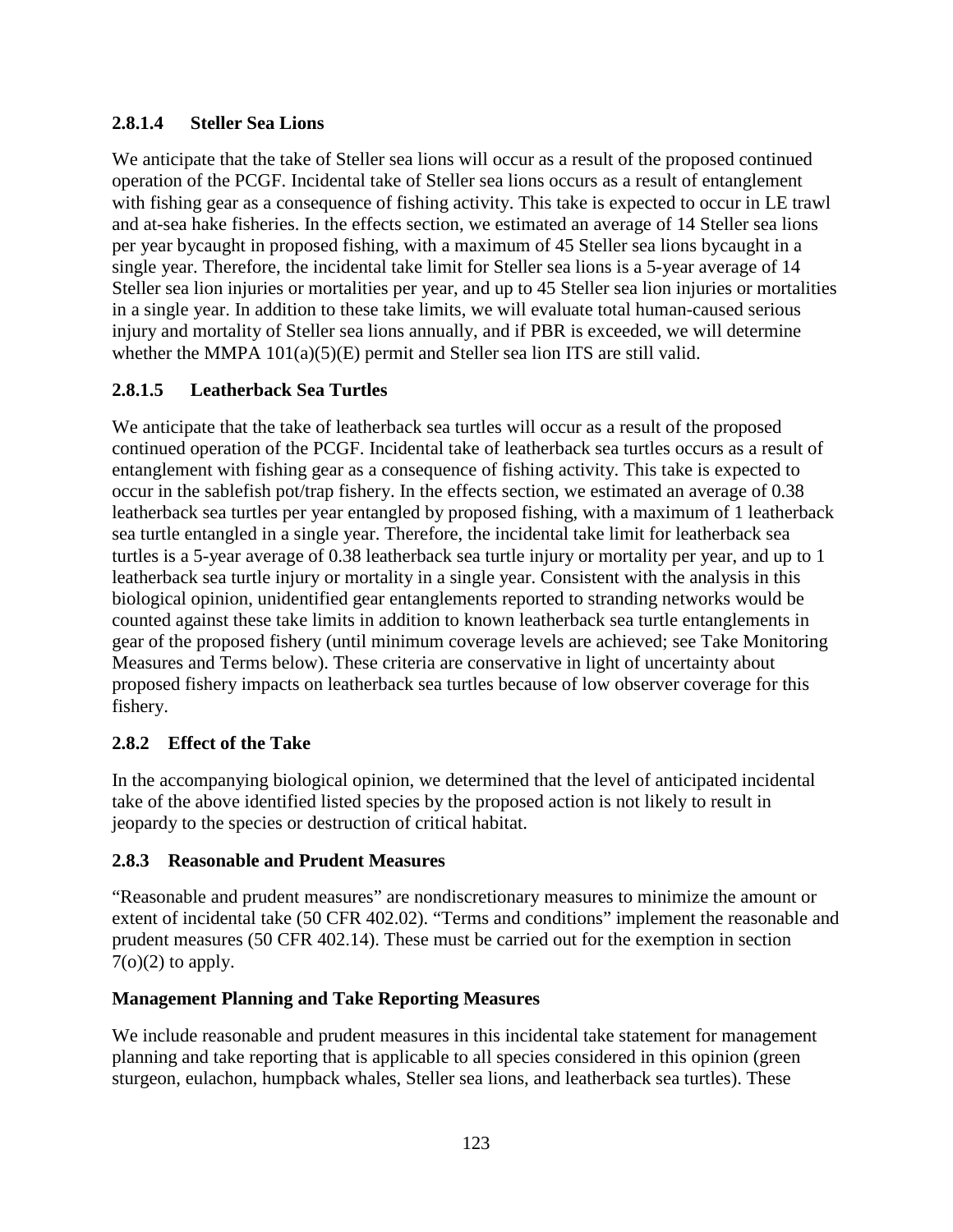measures will require NMFS to periodically analyze, report, and review new information, and evaluate whether reinitiation is warranted.

- (1) NMFS shall develop a Pacific Coast Groundfish and Endangered Species Workgroup<sup>[10](#page-6-0)</sup>.
- (2) NMFS shall characterize changes in fishing effort.
- (3) NMFS shall update reporting of take considered in this opinion.
- (4) NMFS shall update the NWFSC risk assessment, as needed.

### **Take Monitoring Measure**

We include a reasonable and prudent measure in this incidental take statement to monitor the extent of incidental take of species considered in this opinion associated with the operation of the PCGF. The extent of take monitored will be compared with take limits specified for the fishery (Section 2.8.1, Amount or Extent of Take). To this end, monitoring is specific to observer coverage for all species considered in the opinion, with the exception of humpback whales. We do not anticipate that observer programs will be able to provide accurate bycatch estimates for humpback whales entangled in sablefish pot/trap gear, because the gear is left untended (and therefore unobserved) and humpback whales are mobile once entangled in the gear.

- (1) NMFS shall identify goals for minimum coverage levels to achieve fleet-wide take estimates for green sturgeon, eulachon, Steller sea lions, and leatherback sea turtles, and a plan for implementation.
- (2) NMFS shall consider methods of accounting for take of listed species in unobserved fisheries of the proposed action.

### **Species-Specific Measures**

We also include reasonable and prudent measures in this incidental take statement specific to individual species considered in this opinion. Included are measures to minimize the amount or extent of incidental take associated with NMFS observer program sampling and handling of protected species where these effects are not otherwise authorized or exempted.<sup>[11](#page-6-1)</sup> For this action and species contemplated in the opinion, green sturgeon are the only species not otherwise authorized or exempted.

### *Eulachon*

We include the following reasonable and prudent measures in this incidental take statement to monitor and limit impact from the incidental take of eulachon associated with operation of the PCGF.

(1) NMFS shall regularly develop and modify protocols and implement biological sampling to assess the impacts of the Groundfish FMP actions upon eulachon.

<span id="page-6-0"></span><sup>&</sup>lt;sup>10</sup> If the workgroup becomes a Council committee, the name of this group may change. We are flexible as to who houses the group and the group name.

<span id="page-6-1"></span> $^{11}$  Samples collected for turtles are authorized under 50 CFR 222.310 and 223.206 of the ESA. For Category I and II fisheries, observers are authorized to take samples of marine mammals under MMPA, Section 118, 50 CFR 229.7(b) and (c), and for Category III fisheries, observers are authorized via 229.7(d). Disentanglement, dehooking, and other handling considered aiding a stranded marine mammal are authorized under MMPA Section 109(h). Samples collected for eulachon do not cause additional effects, because mortality is assumed from trawl bycatch.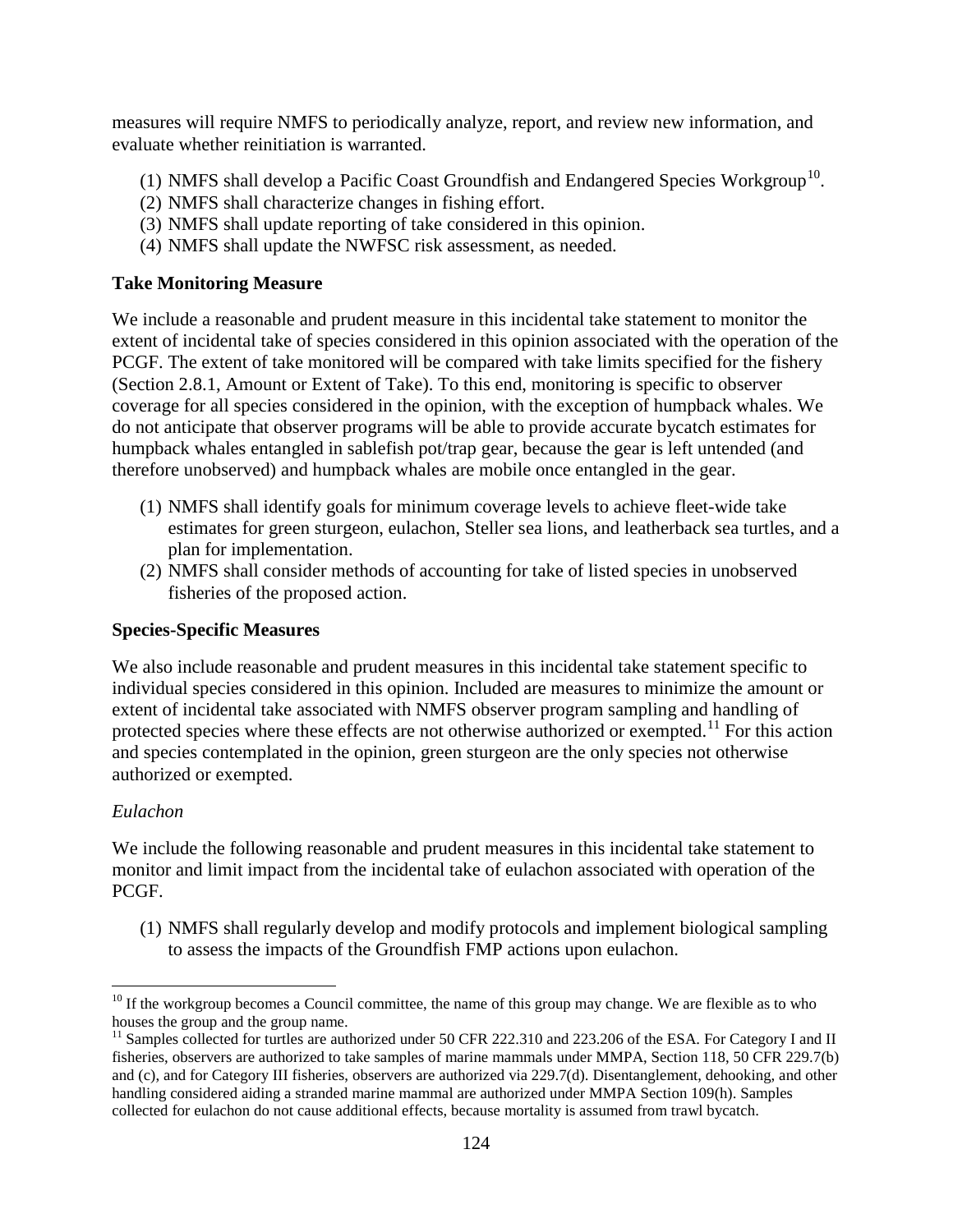- (2) Any changes in groundfish trawling regulations that are anticipated to increase eulachon bycatch (i.e., trawl net requirements such as chafing gear, mesh size, codend specifications) will result in a reinitiation of this biological opinion.
- (3) Promulgation of  $4(d)$  take prohibitions for eulachon shall result in a reinitiation of this biological opinion if operation of the WCGF fishery results in take that is prohibited by the 4(d) rule but not covered by the incidental take statement.

### *Green Sturgeon*

We include the following reasonable and prudent measures in this incidental take statement to monitor the incidental take of Southern DPS green sturgeon associated with operation of the PCGF.

Although the expected incidental capture and associated mortality of Southern DPS green sturgeon per year in the fishery is relatively low, the bycatch data from 2002 through 2010 indicate that incidental capture and mortality can be greater in some years. Given the uncertainties in this analysis, measures should be taken to identify factors contributing to greater incidental take of green sturgeon, to improve our ability to predict when greater levels of incidental take may occur, and to address those factors in the future. The measures and the associated terms and conditions (identified in the following section) also specify monitoring needed to track the fleet-wide incidental take and to estimate the lethal take of Southern DPS green sturgeon in the fishery to demonstrate that the impacts of the fishery are consistent with this opinion. To do that, the measures and associated terms and conditions address the uncertainties regarding the effects on Southern DPS green sturgeon from capture in the fishery.

The primary uncertainties include those regarding the expanded estimate of encounters, the recapture rate of fish that are captured and released alive, and the sublethal and lethal impacts on green sturgeon of capture with trawl gear $^{12}$  $^{12}$  $^{12}$ . These uncertainties need to be addressed to more accurately assess the effects of the fishery on Southern DPS green sturgeon. The information generated from implementation of these measures is relevant to and necessary for implementation of the measures described in this take statement under Management Planning and Take Reporting.

- (1) NMFS shall analyze years with a high number of green sturgeon encounters (i.e., years with greater than 28 estimated green sturgeon encounters, representing the number of encounters expected in the fishery in most years) to identify factors associated with greater incidental take of green sturgeon in the PCGF.
- (2) NMFS shall collect biological samples and data on incidental take of Southern DPS green sturgeon associated with the operation of the PCGF.

<span id="page-7-0"></span> $12$  Our conclusions regarding the effects of the fishery on the viability of Southern DPS green sturgeon were based on the best available information from the observer programs and assumptions that green sturgeon encountered in the fishery are not recaptured within the same year, and green sturgeon caught in the fishery and released alive have high survival rates and do not experience significantly adverse sublethal effects. The impacts of the fishery on the species may become of more concern if information indicates that the fishery recaptures the same green sturgeon more than once and/or that green sturgeon encountered and released alive experience higher post-release mortality rates and more severe sublethal impacts than estimated here.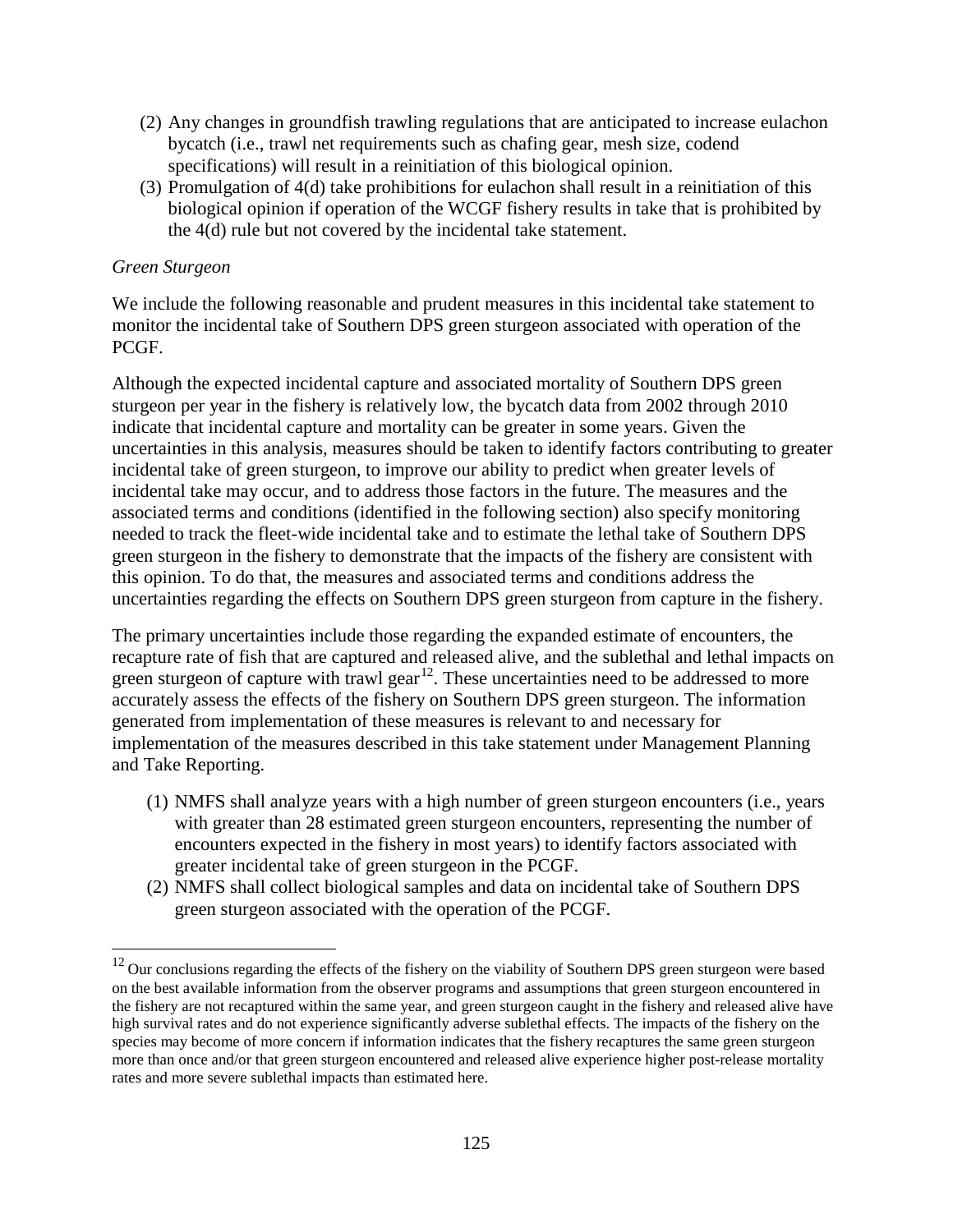## *Humpback Whales*

We include the following reasonable and prudent measure to improve our knowledge of incidental take of humpback whales in the PCGF.

(1) NMFS shall provide all west coast observers with the Fixed Gear Guide [\(http://swr.nmfs.noaa.gov/psd/Fixed%20Gear%20Guide-FINAL\\_12.14.11.pdf\)](http://swr.nmfs.noaa.gov/psd/Fixed%20Gear%20Guide-FINAL_12.14.11.pdf) and the entangled whale hotline (877-SOS-WHALe) during observer training. The guide will help observers that may opportunistically sight an entangled whale identify the entangling gear to a specific fishery. The hotline provides a resource for reporting and response.

## *Leatherback Sea Turtles*

We include the following reasonable and prudent measures to limit impact from the incidental take of leatherback sea turtles associated with operation of the PCGF.

(1) NMFS shall educate observers on handling methods that will reduce sea turtle injury or mortality.

## **2.8.4 Terms and Conditions**

The terms and conditions described below are non-discretionary, and NMFS must comply with them in order to implement the reasonable and prudent measures (50 CFR 402.14). NMFS has a continuing duty to monitor the impacts of incidental take and must report the progress of the action and its impact on the species as specified in this incidental take statement (50 CFR 402.14). If the following terms and conditions are not complied with, the protective coverage of section 7(o)(2) will likely lapse.

## **Management Planning and Take Reporting Terms and Conditions**

Terms and conditions (a,b,c…) specific to each of the above identified reasonable and prudent measures (1,2,3…) for management planning and take reporting are identified below (1.a, etc.).

- 1.a. NMFS shall identify preliminary membership<sup>[13](#page-8-0)</sup> for a Pacific Coast Groundfish and Endangered Species Workgroup (PCGW) within eight months of opinion issuance.
- 1.b. Within three months of opinion issuance, NMFS shall invite PFMC and USFWS to provide points of contact, participate in the PCGW, and help develop terms of reference for the workgroup (see e. below). NMFS shall request response regarding participation within six months of opinion issuance.
- 1.c. The PCGW shall at a minimum convene on a biennial basis to consider all new information, described in the below measures.
- 1.d. Based on review of new information, the PCGW will make recommendations, for example, to develop new analyses or reports, changes to sampling protocols, implement conservation measures, and identify whether reinitiation is warranted.
- 1.e. The PCGW members shall recommend and NMFS shall adopt the final terms of reference for the PCGW, ideally within 12 months of opinion issuance. These terms

<span id="page-8-0"></span><sup>&</sup>lt;sup>13</sup> Membership is subject to change based on technical needs, constituent interest, Council direction, etc.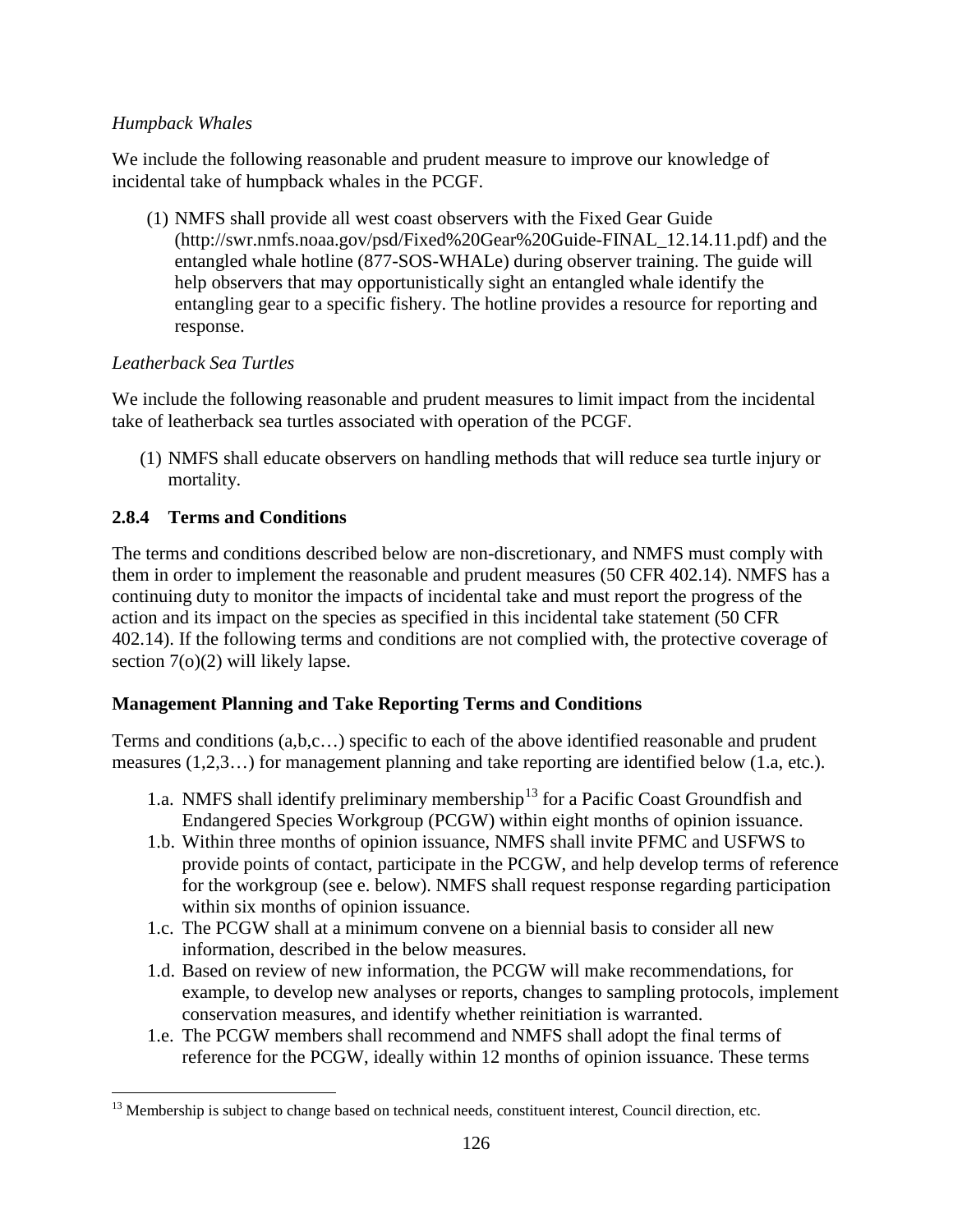shall document the purpose and structure of the group, the basis for key recommendations, staff points of contact and their roles and responsibilities, resources needed to accomplish the workgroup purpose, and a breakdown of anticipated work schedules (e.g., for biennial reporting and completing a future consultation following a PCGW recommendation to reinitiate).

2.a. NMFS shall analyze the available data on fishing effort to evaluate changes in fishing effort by gear type that may result from implementing the IFQ management program, and develop a report to characterize changes on a biennial basis. Roles for this analysis will be defined as part of 1(e), above.

i.For example, NMFS shall report any significant increases or changes in the spatial and temporal characteristics of fisheries, where possible.

- 3.a. Fleet-wide take reporting: NMFS shall analyze the available data on observed take of protected species to provide fleet-wide take estimates on a biennial basis. Roles for this reporting will be defined as part of 1(e), above.
- 3.b. Annual tracking of observed take: NMFS Groundfish Observer Programs shall provide annual summaries of observed takes based on final data. NMFS NWR and SWR stranding networks shall provide annual summaries of observed marine mammal and sea turtle human interactions.
- 3.c. Immediate notification: NMFS Groundfish Observer Programs shall provide immediate notification<sup>[14](#page-9-0)</sup> of observed sea turtle takes as well as any opportunistically observed whale or sea turtle entanglements, regardless of whether the entangled species or gear is known.
- 4.a. The need for an updated risk assessment shall be determined by recommendation of the PCGW. Roles for this assessment will be defined as part of 1.e, above.

## **Take Monitoring Terms and Conditions**

Terms and conditions specific to the above identified reasonable and prudent measures for take monitoring are identified below.

- a. Roles of workgroup participants to identify minimum coverage levels for monitoring and an implementation plan will be defined as part of the Management Planning and Take Reporting Term and Condition 1.e, above.
- b. The minimum goals for monitoring will be defined for fisheries with anticipated observable take of ESA-listed species identified in Table 33, below.

| . ب<br>$\frac{1}{2}$ interpreted observable take in the $\frac{1}{2}$ COT Theory $\frac{1}{2}$ by operator and from the $\frac{1}{2}$ . |                             |                         |  |  |
|-----------------------------------------------------------------------------------------------------------------------------------------|-----------------------------|-------------------------|--|--|
| Species*                                                                                                                                | <b>Fisheries</b>            | <b>Source</b>           |  |  |
| Green sturgeon                                                                                                                          | LE groundfish bottom trawl  | Al-Humaidhi et al. 2012 |  |  |
|                                                                                                                                         | and at-sea hake fisheries   |                         |  |  |
| Eulachon                                                                                                                                | LE ground fish bottom trawl | Al-Humaidhi et al. 2012 |  |  |
|                                                                                                                                         | and at-sea hake fisheries   |                         |  |  |
| Steller sea lions                                                                                                                       | LE groundfish bottom trawl  | Jannot et al. 2011      |  |  |
|                                                                                                                                         | and at-sea hake fisheries   |                         |  |  |

Table 33. Anticipated observable take in the PCGF fishery by species and fisheries.

<span id="page-9-0"></span> $14$  By immediate, NMFS means as soon as practicably feasible. For sea turtles, contact the Southwest Fisheries Science Center, attention Scott Benson. For marine mammals, use the 1-800-SOS-WHALe hotline for reporting.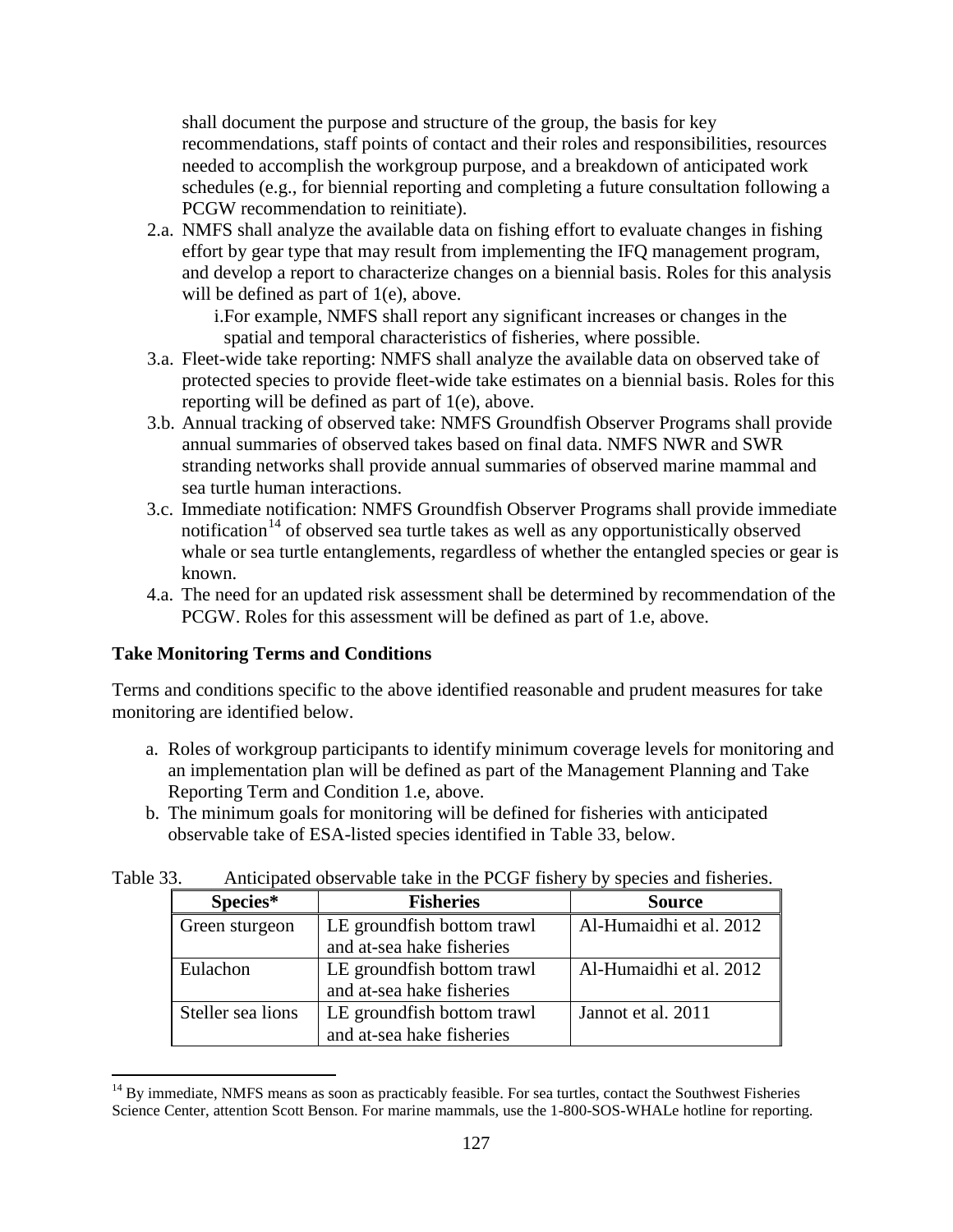| Leatherback sea | Sablefish pot/trap fisheries | Jannot et al. 2011 and |  |
|-----------------|------------------------------|------------------------|--|
| $t$ urtles**    |                              | stranding records      |  |

\*Although humpback whale take is anticipated in sablefish pot/trap fisheries, observer programs as described in the analysis above do not observe this take because humpback whales are mobile once entangled.

\*\*Leatherback sea turtles are not mobile once entangled, and therefore, entanglements are readily observable upon gear retrieval.

- c. The implementation plan will identify a near-term timeframe to implement goals for minimum monitoring coverage.
- d. Once implemented, NMFS shall meet or exceed the minimum monitoring each year, unless take is no longer observed for a minimum number of years.

### **Species-specific Terms and Conditions**

### *Eulachon*

Terms and conditions specific to each of the above identified reasonable and prudent measures for fishery modification are identified below.

- 1.a. By late summer/early fall of each year, the Groundfish Observer Program will analyze the current year's eulachon bycatch data and will discuss and modify, if necessary, protocols and sampling procedures with NMFS PRD and NWFSC for the following year.
- 2.a. Any proposed changes in groundfish regulations that are anticipated to increase eulachon bycatch (i.e., fishing effort, trawl net requirements such as chafing gear, mesh size, codend specifications) will be evaluated by the PCGW to determine whether reinitiation is warranted.

### *Green Sturgeon*

Terms and conditions specific to each of the above identified reasonable and prudent measures for fishery modification are identified below.

- 1.a. In coordination with the PCGW, NMFS shall evaluate years of high green sturgeon encounters (i.e., years with greater than 28 estimated green sturgeon encounters, representing the number of encounters expected on average based on the WCGOP and A-SHOP data and estimates from 2002 through 2010) to investigate factors that may have contributed to the higher number of encounters compared to other years. Factors to investigate include characteristics of the fishery (e.g., the level and distribution of fishing effort in the LE groundfish bottom trawl sector, by area, season, depth, haul duration, etc.), characteristics of the observer program (e.g., overall observer coverage rates, the distribution of observer coverage by sector, area, and season), characteristics of green sturgeon populations and movements (e.g., distribution of green sturgeon along the coast, transition of a strong year class of juveniles to subadults), and oceanographic conditions (e.g., water temperature, productivity).
- 2.a. NMFS shall continue to collect biological data on observed green sturgeon throughout the Groundfish Observer Programs, according to the green sturgeon sampling protocol in the observer manuals. These data will be provided to NMFS PRD in the take reports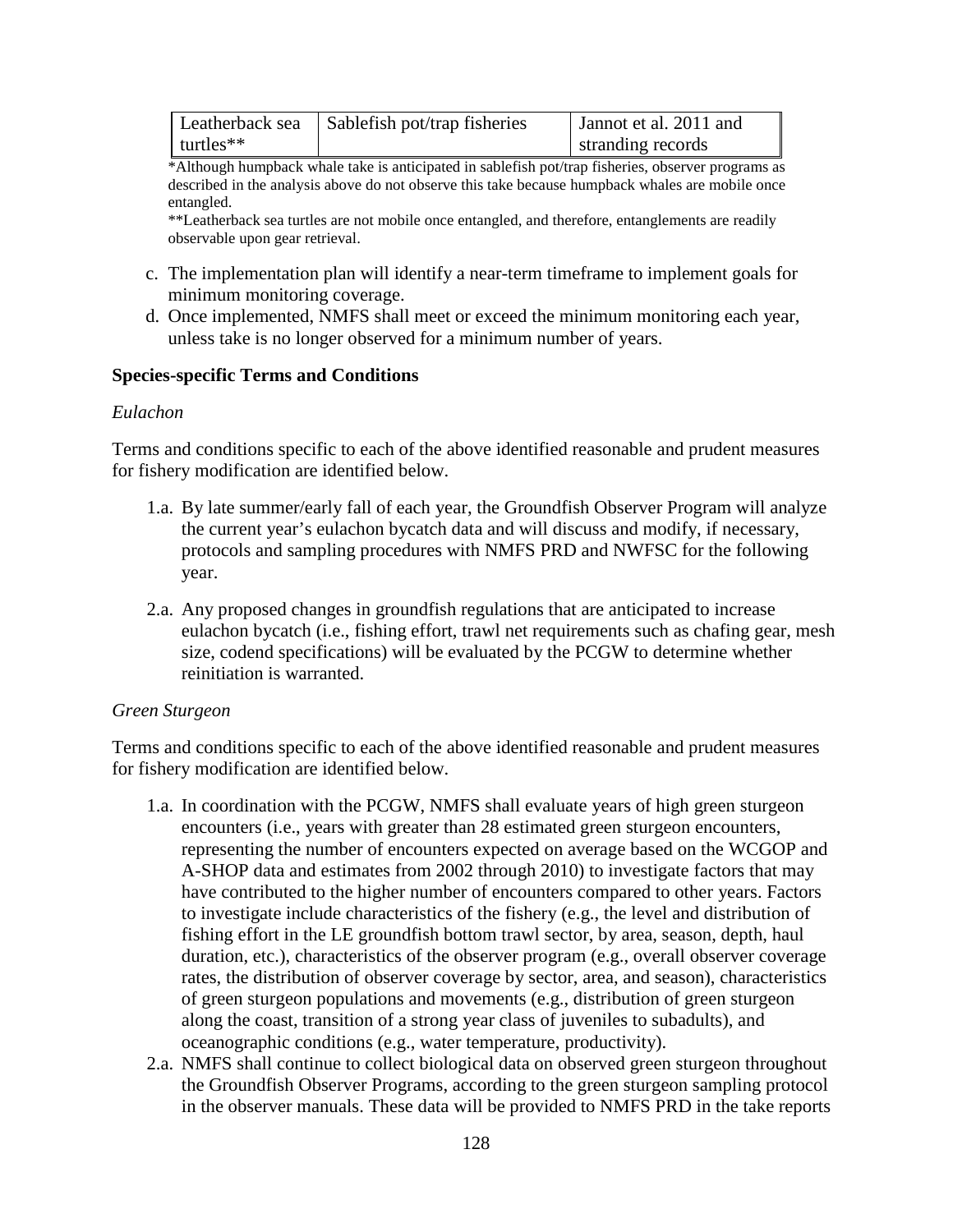as described in this section of the opinion under Management Planning and Take Reporting.

- 2.b. NMFS shall ensure that green sturgeon tissue samples collected are appropriately stored and transported for genetic analysis.
- 2.c. In coordination with the PCGW, NMFS shall develop and implement methods to monitor the extent to which individual green sturgeon incidentally captured in the PCGF are recaptured each year. These methods may involve applying external tags (e.g., spaghetti tags) or internal tags (e.g., PIT tags) to green sturgeon encountered and observed in the fishery.
- 2.d. In coordination with the PCGW, NMFS shall develop and implement methods to monitor the impacts on green sturgeon of capture and release in the fishery. The methods should address the lethal and sublethal impacts on green sturgeon post-release. Methods may include the application of external or internal tags to green sturgeon encountered and observed in the fishery and/or development and implementation of a fish condition key to more consistently assess the condition of fish caught and released in the fishery. ESA coverage must be obtained for any additional take of Southern DPS green sturgeon as a result of implementing this term and condition, if not already considered in this opinion.

## **Humpback Whales**

- 1.a. Reporting shall be directed from observers through the observer program.
- 1.b. Reporting shall be similar to or modeled after the attached form (Appendix B).

### **Leatherback Sea Turtles**

- 1.a. NMFS shall provide information to observers regarding regulations requiring fishermen to properly handle, release, and resuscitate sea turtles, per 50 CFR 223.206(d)(1).
- 1.b. NMFS shall provide information on sea turtle biology during groundfish observer training.
- 2.9 Conservation Recommendations

Section  $7(a)(1)$  of the ESA directs Federal agencies to use their authorities to further the purposes of the ESA by carrying out conservation programs for the benefit of the threatened and endangered species. Specifically, conservation recommendations are suggestions regarding discretionary measures to minimize or avoid adverse effects of a proposed action on listed species or critical habitat or regarding the development of information (50 CFR 402.02).

## **2.9.1 Eulachon**

The following conservation recommendations for eulachon would provide information for future consultations involving the operation of the PCGF:

- (1) NMFS should continue operations for the NMFS Observer Program and an adequate level of observation for the WA/OR/CA pink shrimp fishery.
- (2) NMFS should retain eulachon bycatch for archiving: whole body eulachon specimens should be retained for further understanding of the species. Eulachon marine life history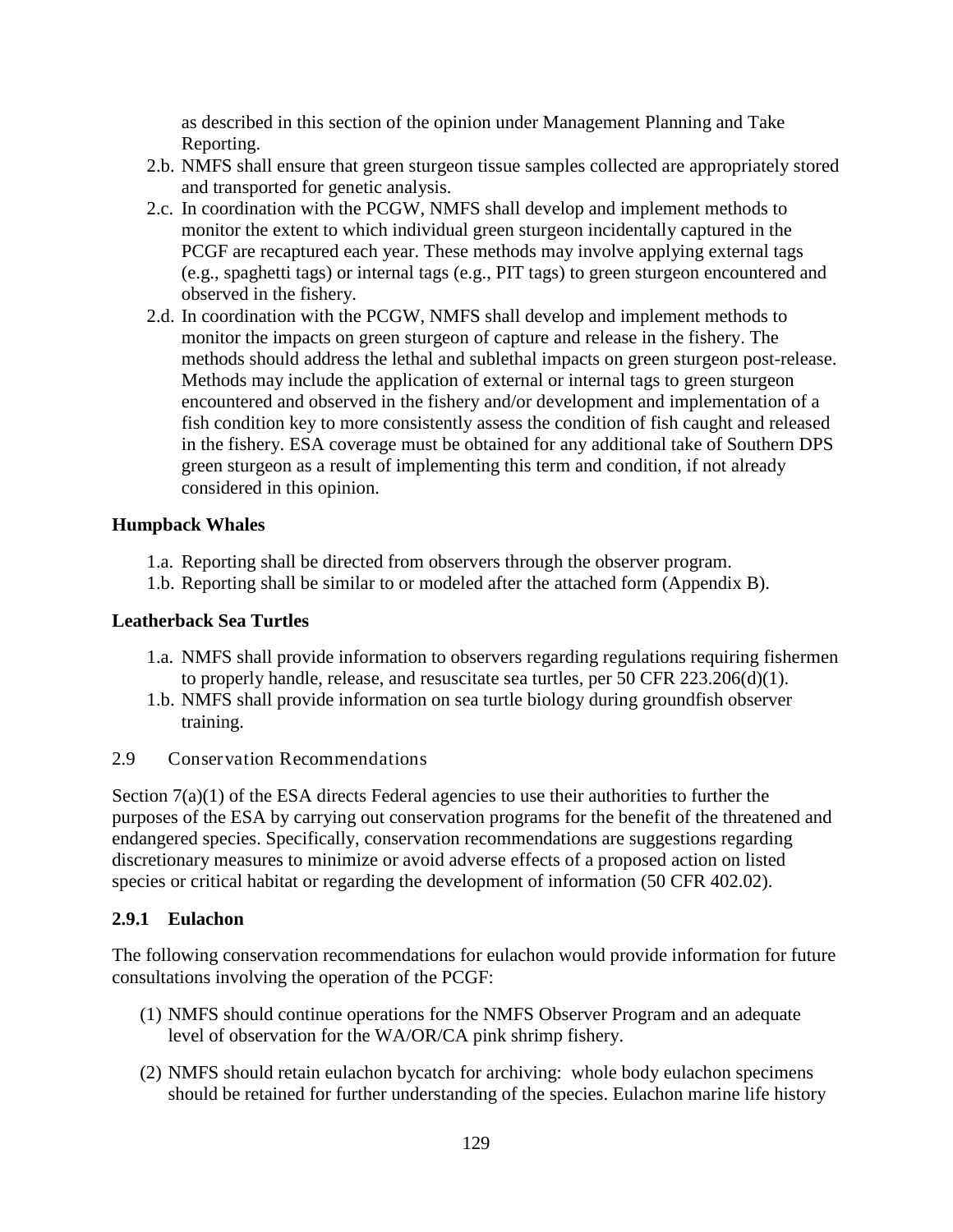is poorly understood; therefore, the impact of the Groundfish FMP upon eulachon is not well understood. Whole body specimens can allow for stock identification (genetic samples), diet (stomach analysis), sex ratios (examination of gonads), age (Ba:Ca ratios in otoliths), presence (locations of captures), and general morphology measurements. Eulachon sampling procedures for sample size, collection location and frequency, and archiving details should be determined by NMFS PRD, NWFSC, and Groundfish Observer Programs.

### **2.9.2 Green Sturgeon**

The following conservation recommendations for green sturgeon and green sturgeon critical habitat would provide information for future consultations involving the operation of the PCGF:

- (1) NMFS should develop a rangewide abundance estimate for the Southern DPS green sturgeon. The lack of data to generate reliable rangewide abundance estimates of adult and subadult Southern DPS green sturgeon was a source of uncertainty in the analysis in this opinion of the impacts of the fishery to the species. This source of uncertainty can be reduced or eliminated by developing an abundance estimate. One of the main concerns with existing abundance estimates is that the data used were generally from studies not specifically designed to sample green sturgeon. Reliable methods need to be developed for estimating the abundance of adults, subadults, and juveniles. In particular, methods for monitoring the annual spawning run size and for monitoring the abundance of juveniles are needed. These methods would need to be applied over a sufficiently long period of time (e.g., at least 10 years) to collect the data required to generate reliable rangewide abundance estimates.
- (2) NMFS should assess the effects of bottom trawl gear on bottom habitat within designated green sturgeon critical habitat. Repeated disturbance of bottom habitats could be a concern for green sturgeon critical habitat because of effects on prey resources. Information needed to evaluate the effects of this fishery on green sturgeon critical habitat include characterization of the bottom types where bottom trawl fishing occurs, quantification of the area affected by bottom trawl gear, and quantification of the distribution, frequency, and level of bottom trawling effort throughout green sturgeon critical habitat to assess the level of repeated impacts.
- (3) NMFS should continue to monitor state-managed fishery sectors that encounter green sturgeon (i.e., the California halibut bottom trawl sector) and, if funding is available, increase coverage rates. Develop minimum coverage levels necessary to extrapolate fleetwide take estimates from monitoring data. Rationale: The observer program provides valuable data to estimate the effects of these fisheries on Southern DPS green sturgeon and inform the assessment of the environmental baseline, which is an integral part of the opinion analysis. Determining the minimum coverage levels necessary to extrapolate fleet-wide take estimates from monitoring data would help to set target coverage levels.

## **2.9.3 Humpback Whales and Leatherback Sea Turtles**

The following conservation recommendations for humpback whales and leatherback sea turtles provide general guidance for unique, visual marking of sablefish pot/trap gear as identifiable to a specific fishery, as well as guidance to report, track, and retrieve pot/trap gear that becomes lost, and guidance to minimize the loss of pot/trap gear. Implementing these recommendations would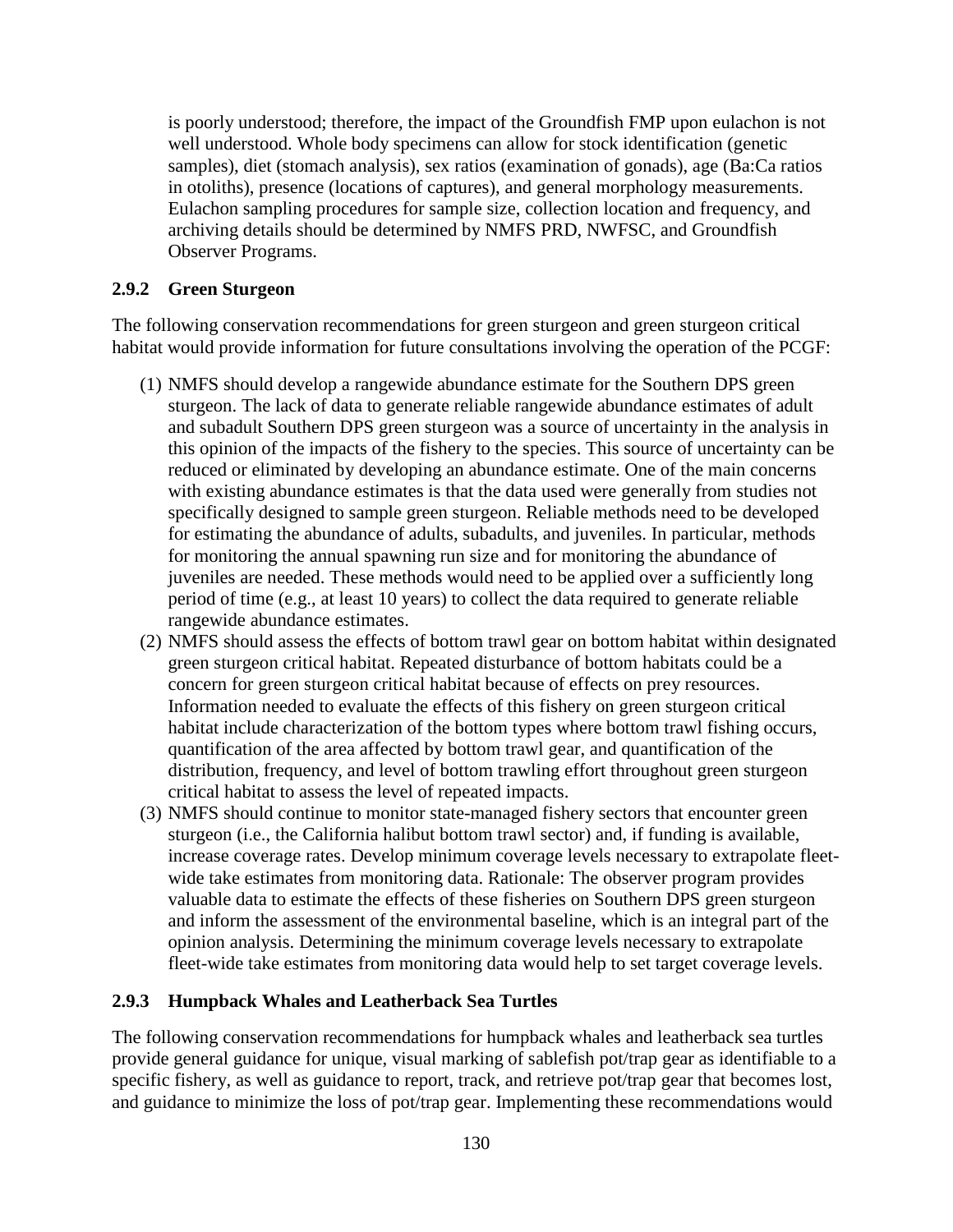improve our knowledge of incidental take of humpback whales and leatherback sea turtles in the PCGF and minimize that take. Washington and Oregon commercial Dungeness crab fisheries are example models where regulations for unique, visual marking of gear and programs to report, track, and retrieve lost gear are established. Citations regarding these regulations and programs are provided below. Dan Ayres, WDFW's Coastal Shellfish Lead Biologist, is a point of contact for questions about the Washington fishery: [Daniel.Ayres@dfw.wa.gov](mailto:Daniel.Ayres@dfw.wa.gov) or 360-249-4628 ext. 209. Kelly Corbett, ODFW's Commercial Crab Project Leader, is a point of contact for questions about the Oregon fishery: [Kelly.C.Corbett@state.or.us](mailto:Kelly.C.Corbett@state.or.us) or 541-867-0300 ext. 244. These measures shall be further discussed and developed by the PCGW, who may recommend adoption as conservation measures.

(1) NMFS and the PCGW should work with the PFMC to require or recommend visual marking that can be used to uniquely identify sablefish pot/trap gear (e.g., OAR 635- 005-0480 and WAC 220-52-040 for Dungeness Crab Buoy Tag and Gear Marking Requirements). Visual marking can help identify gear entangled on a whale or turtle to a specific fishery, while absence of visual markings can also help rule out a fishery that uses unique, visual markers (e.g., Figure 10).



Figure 10.In this photograph, unique, visual markers (blue tag and buoy identification number) confirm that the entangled gear is from the Washington commercial crab fishery.

- (2) NMFS and the PCGW should work with the PFMC to create electronic monitoring and logbook reporting requirements for the sablefish pot/trap fishery that require or recommend fishers to document effort and lost gear (see Appendix C for example logbook regulations, instructions, and entry forms that include lost gear reporting).
- (3) NMFS and the PCGW should work with the PFMC to develop a database to track sablefish pot/trap fishing effort, locations, and lost fixed-gear (see Appendix D for an example database).